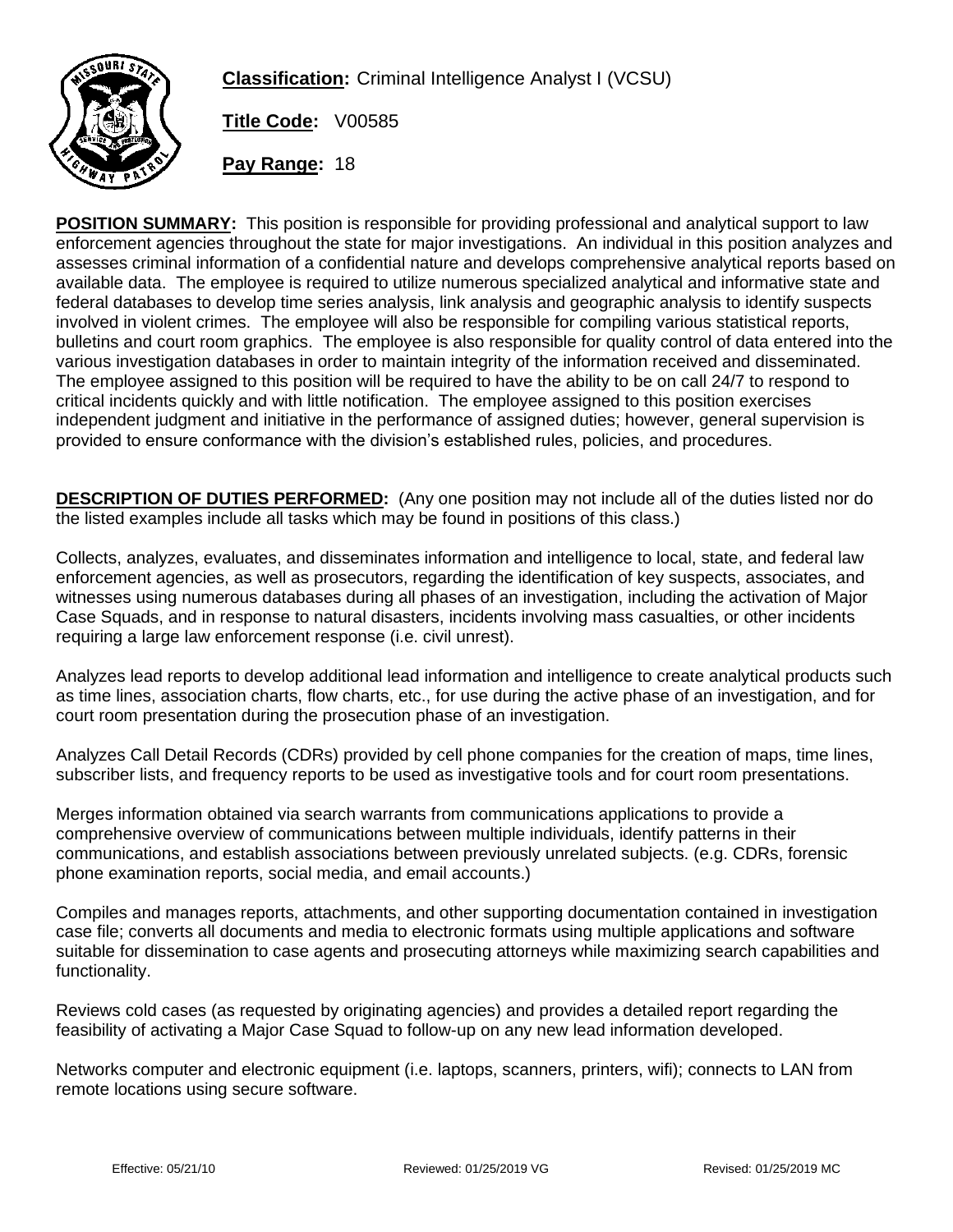## **Classification:** Criminal Intelligence Analyst I (VCSU) **Page 2** Page 2

Researches new investigative practices, methods, and tools, and attends training to ensure proficiency in the analytical skills and adaptability required to assist investigators in homicide and missing persons investigations; FEMA/SEMA Victim Information Center (VIC) personnel in response to natural disasters or mass casualty events; and in response to any situations requiring a large law enforcement presence.

Provides training on services offered by the Violent Crime Support Unit (VCSU), and new tools and investigation techniques available to investigators.

Testifies in court as needed regarding maps and other products created from CDRs.

Performs job-related travel in response to violent criminal investigations to provide on-site intelligence, analytical, and case management services, to include the activation of Major Case Squads, natural disasters, incidents involving mass casualties, or other incidents requiring a large law enforcement response (e.g. civil unrest) and requires the ability to be on call 24/7 to respond to these events quickly and with little notification.

Performs other work-related duties as assigned.

**REQUIRED KNOWLEDGE, SKILLS, AND ABILITIES:** Working knowledge of Microsoft Office software, specifically Excel and PowerPoint.

Working knowledge of the collection, processing, analysis, and dissemination of information and intelligence.

Working knowledge of criminal justice terminology and practices.

Working knowledge of computer networking and operating systems.

Working knowledge of investigative trends, available tools, and software.

Working knowledge of database management systems.

Working knowledge of audio/video hardware and software.

Working knowledge of statistical concepts and methods.

Skilled at reading large amounts of information, extracting intelligence, and preparing summary for briefing.

Skilled at organizing mass quantities of data into a usable product.

Skilled at researching and analyzing information.

Skilled at using numerous resources to identify individuals when minimal identifying information is available.

Skilled at linking small pieces of information to develop intelligence.

Skilled at utilizing audio/video equipment for presentations.

Skilled at resolving technical issues when working in new surroundings.

Skilled at determining best method to use to find information needed as quickly as possible.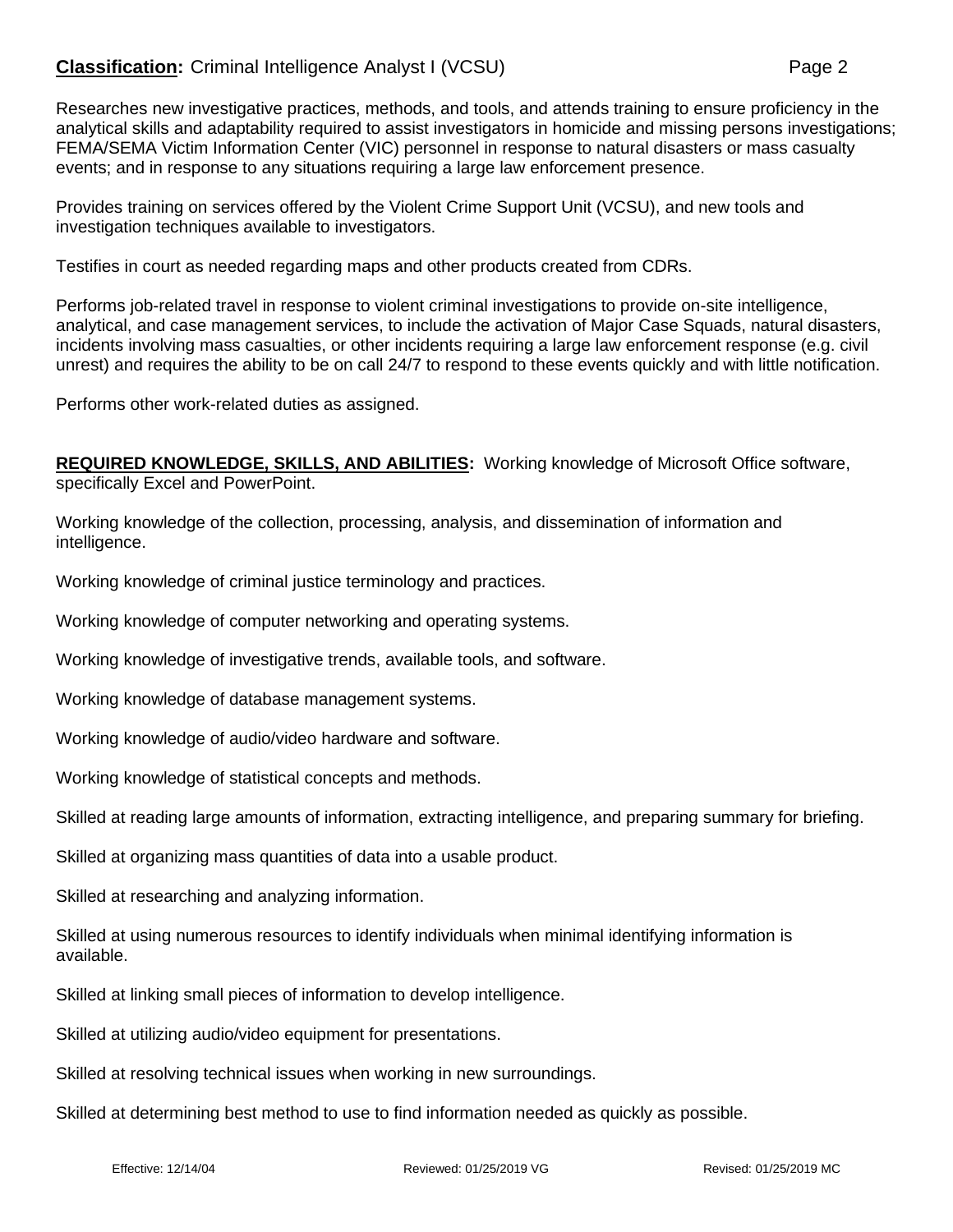## **Classification:** Criminal Intelligence Analyst I (VCSU) **Page 3** Page 3

Ability to be on call 24/7.

Ability to work long hours in a stressful, fast-paced environment, with constant interruptions.

Ability to travel anywhere in the state of Missouri on short notice.

Ability to work away from home for extended periods of time on short notice.

Ability to respond to natural disasters, critical incidents involving mass casualties, and any event that requires on-site analytical support (i.e. civil unrest).

Ability to prioritize, analyze, and organize information in a timely manner while maintaining accuracy of information.

Ability to determine most effective resource(s) to use in problem solving process.

Ability to work with minimal or no supervision.

Ability to manage multiple investigation case files simultaneously.

Ability to utilize project management tools.

Ability to test new software applications, database enhancements, and resolve issues to determine best practices and procedures.

Ability to network electronic equipment including computers, printers, scanners, Wi-Fi, etc.

Ability to troubleshoot equipment and software problems, and resolve issues, including converting IP address from static to dynamic and vice versa.

Ability to create and present training materials to criminal justice personnel regarding new investigative tools and trends, and VCSU services.

Ability to work well with diverse groups of investigators, analysts, and other law enforcement personnel.

Ability to train and assist less experienced personnel.

Ability to operate basic office equipment such as computer and smart phone.

Ability to maintain confidentiality of information received.

Ability to communicate in English clearly and concisely, both orally and in writing.

Ability to establish and maintain harmonious working relations with others.

Ability to work with graphic material (both visual and auditory) compiled during homicide investigations.

Ability to work with material that may be of a sexual nature relating to criminal activity (e.g., written material, photographs, and/or verbal language, etc.).

Ability to operate a motor vehicle.